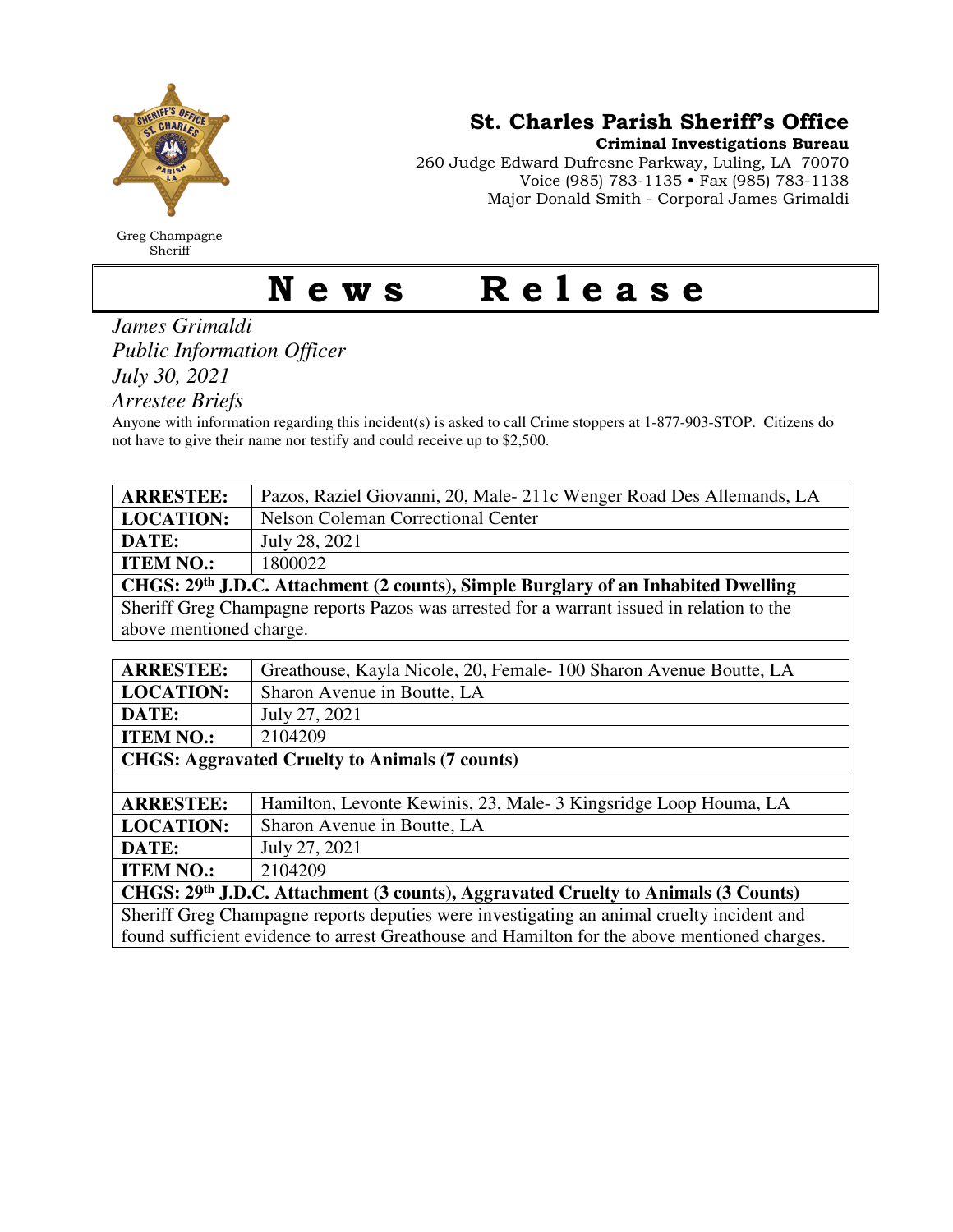| <b>ARRESTEE:</b>                                | Brown, Aaron Joseph, 48, Male-341 Magnolia Ridge Boutte, LA |
|-------------------------------------------------|-------------------------------------------------------------|
| <b>LOCATION:</b>                                | River Road in Ama, LA                                       |
| DATE:                                           | July 26, 2021                                               |
| <b>ITEM NO.:</b>                                | 2104178                                                     |
| CHCC. Domestic Abres Detter Cubecovert Offerses |                                                             |

**CHGS: Domestic Abuse Battery Subsequent Offenses** 

Sheriff Greg Champagne reports Brown allegedly committed a battery against his girlfriend while inside of their vehicle. Deputies made contact and arrested Brown accordingly.

| <b>ARRESTEE:</b> | Troyo, Antonio, Jr., 56, Male-221 Carolyn Dive Destrehan, LA |
|------------------|--------------------------------------------------------------|
| <b>LOCATION:</b> | Nelson Coleman Correctional Center                           |
| DATE:            | July 22, 2021                                                |
| <b>ITEM NO.:</b> | 2104105                                                      |

## **CHGS: Failure to Register and Notify as a Sex Offender**

Sheriff Greg Champagne reports Troyo was arrested for a warrant issued in relation to the above mentioned charge. The warrant claimed that Troyo failed to comply with terms related to his sentencing.

| <b>ARRESTEE:</b>                                          | Guidry, Russell J., Jr., 72, Male-705 Sixth Street Norco, LA |
|-----------------------------------------------------------|--------------------------------------------------------------|
| <b>LOCATION:</b>                                          | Sixth Street in Norco, LA                                    |
| <b>DATE:</b>                                              | July 22, 2021                                                |
| <b>ITEM NO.:</b>                                          | 2104123                                                      |
| CUCS: Rettery of a Deting Dertner Involving Strengulation |                                                              |

**CHGS: Battery of a Dating Partner Involving Strangulation** 

Sheriff Greg Champagne reports Guidry was involved in an altercation with his girlfriend. During the altercation, Guidry allegedly strangled the victim. Guidry was arrested accordingly.

| <b>ARRESTEE:</b>                    | Powell, Laronda, 39, Female- 236 Meadows Drive Destrehan, LA |
|-------------------------------------|--------------------------------------------------------------|
| <b>LOCATION:</b>                    | River Road in Ama, LA                                        |
| DATE:                               | July 22, 2021                                                |
| <b>ITEM NO.:</b>                    | 2104131                                                      |
| <b>CHGS: Domestic Abuse Battery</b> |                                                              |
|                                     |                                                              |

Sheriff Greg Champagne reports Powell was involved in an altercation with her boyfriend. During the altercation, Powell allegedly struck the victim. Powell was arrested accordingly.

| <b>ARRESTEE:</b>                                      | London, Kamren, 18, Male-417 Mockingbird Lane St. Rose, LA |
|-------------------------------------------------------|------------------------------------------------------------|
| <b>LOCATION:</b>                                      | Turtle Creek Lane in St. Rose, LA                          |
| DATE:                                                 | July 23, 2021                                              |
| <b>ITEM NO.:</b>                                      | 2104133                                                    |
| <b>CHGS: Aggravated Battery, Disturbing the Peace</b> |                                                            |

Sheriff Greg Champagne reports London was involved in a fistic encounter with other subjects resulting in a victim seeking medical attention. London was arrested accordingly.